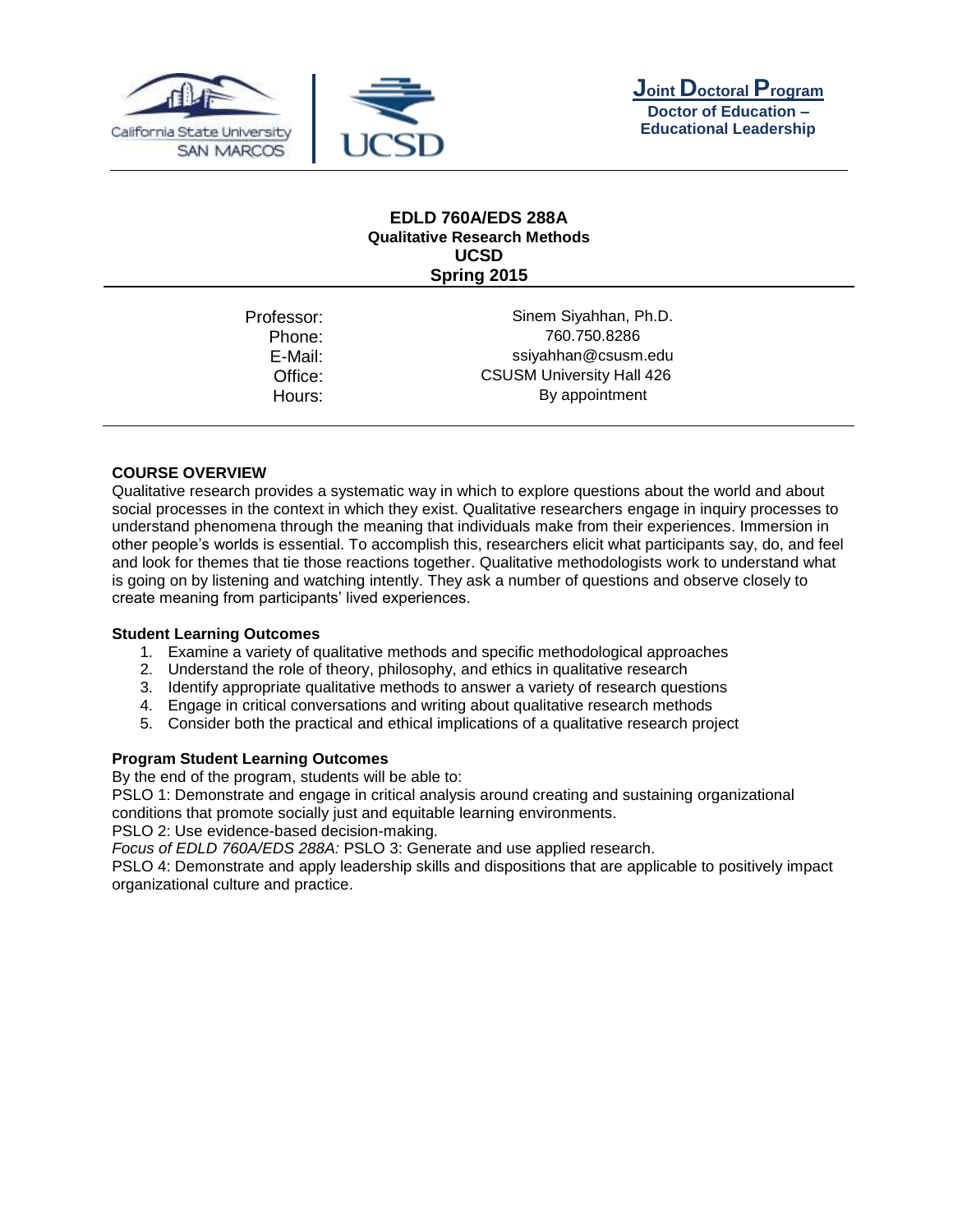## **CSUSM - School of Education Mission & Vision Statement**

*(Adopted by SOE Governance Community, January 2013)*

## *Vision*

To serve the educational needs of local, regional, and global communities, the School of Education advances innovative practice and leadership by generating, embracing, and promoting equitable and creative solutions.

## *Mission*

The mission of the School of Education community is to collaboratively transform education. We:

- Create community through partnerships
- Promote and foster social justice and educational equity
- Advance innovative, student-centered practices
- Inspire reflective teaching and learning
- Conduct purposeful research
- Serve the School, College, University, and Community

### **Basic Tenets of our Conceptual Framework**

- Student centered education
- Research and theory specific to the program field inform practice
- Connections and links between coursework and application
- Strong engagement between faculty and candidates
- Co-teaching clinical practice
- Culturally responsive pedagogy and socially just outcomes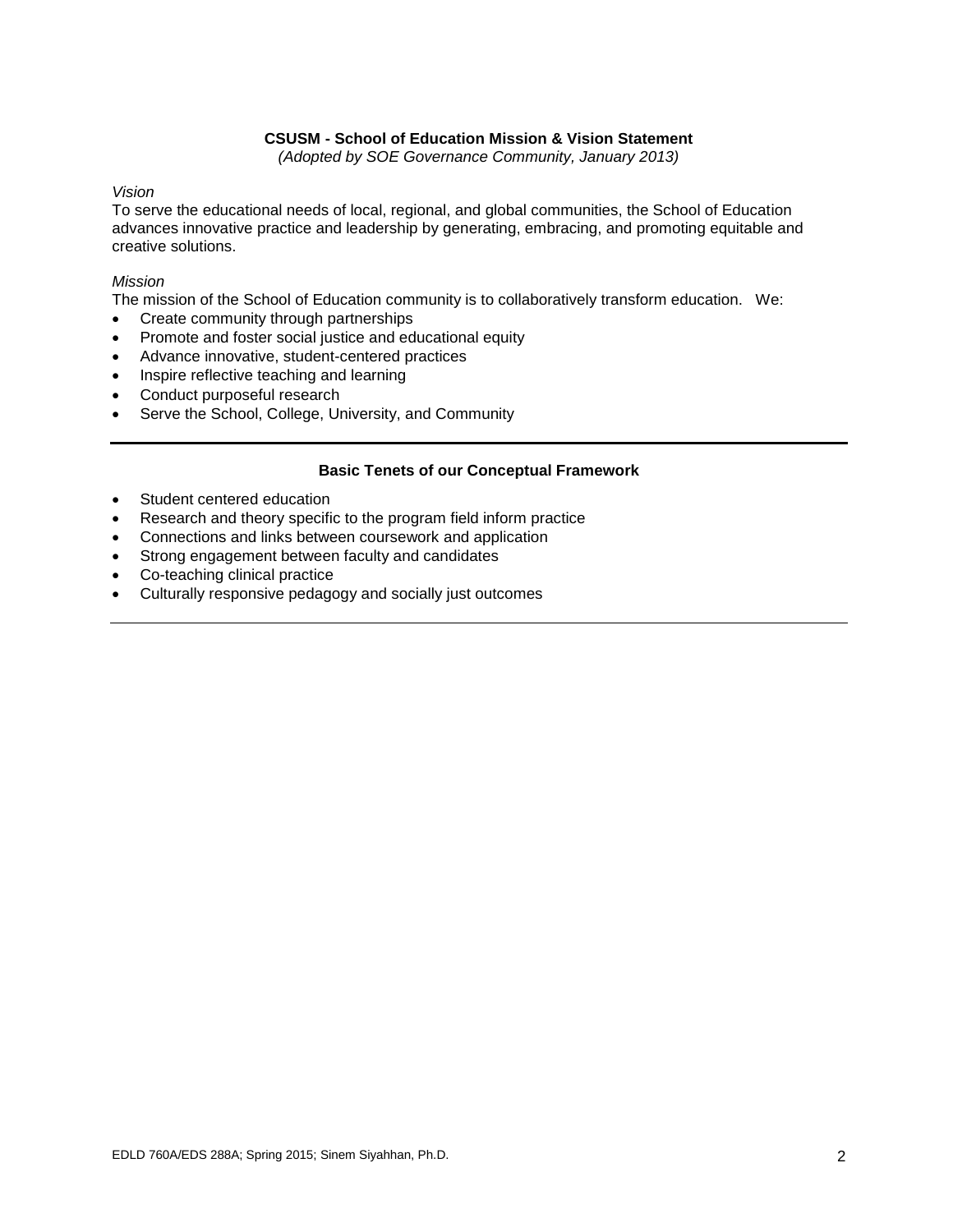## **GENERAL CONSIDERATIONS**

#### **Joint Doctoral Program attendance policy**

Students *must* participate in 80% of the course sessions to receive credit for this course. Additional absences may further impact the course grade. If the absence is predictable (e.g. professional obligation), the student should inform the instructor ahead of time. If the absence is unanticipated, the student should initiate contact with the instructor as soon as possible. Notification of an absence does not constitute an excuse.

#### **CSUSM Accommodation Services**

Students with disabilities requiring reasonable accommodations are approved for services through the Disabled Student Services Office (DSS). This office is located in Craven Hall 5205, and can be contacted by phone at (760) 750-4905 or TTY (760) 750-4909. Students authorized by DSS to receive reasonable accommodations should meet with their instructor.

### **CSUSM Academic Honesty Policy**

"Students will be expected to adhere to standards of academic honesty and integrity, as outlined in the Student Academic Honesty Policy. All written work and oral assignments must be original work. All ideas/materials that are borrowed from other sources must have appropriate references to the original sources. Any quoted material should give credit to the source and be punctuated with quotation marks.

Students are responsible for honest completion of their work including examinations. There will be no tolerance for infractions. If you believe there has been an infraction by someone in the class, please bring it to the instructor's attention. The instructor reserves the right to discipline any student for academic dishonesty in accordance with the general rules and regulations of the university. Disciplinary action may include the lowering of grades and/or the assignment of a failing grade for an exam, assignment, or the class as a whole."

#### **OUR LEARNING COMMUNITY**

The following Community Agreements and Teaching/Learning philosophy will serve as the foundational principles by which we relate to each other as we learn together. As a community, we can add specifics to these principles as we need.

#### **Community Agreements**

- We speak from our own experience
- We are open to hearing others
- We share air time
- We are willing to have our thinking challenged
- We respect confidentiality
- We share experiences that are issue focused, not necessarily who said it or where
- Each of us participates using a "value added" approach by expanding upon ideas, providing examples, and/or expressing a different perspective.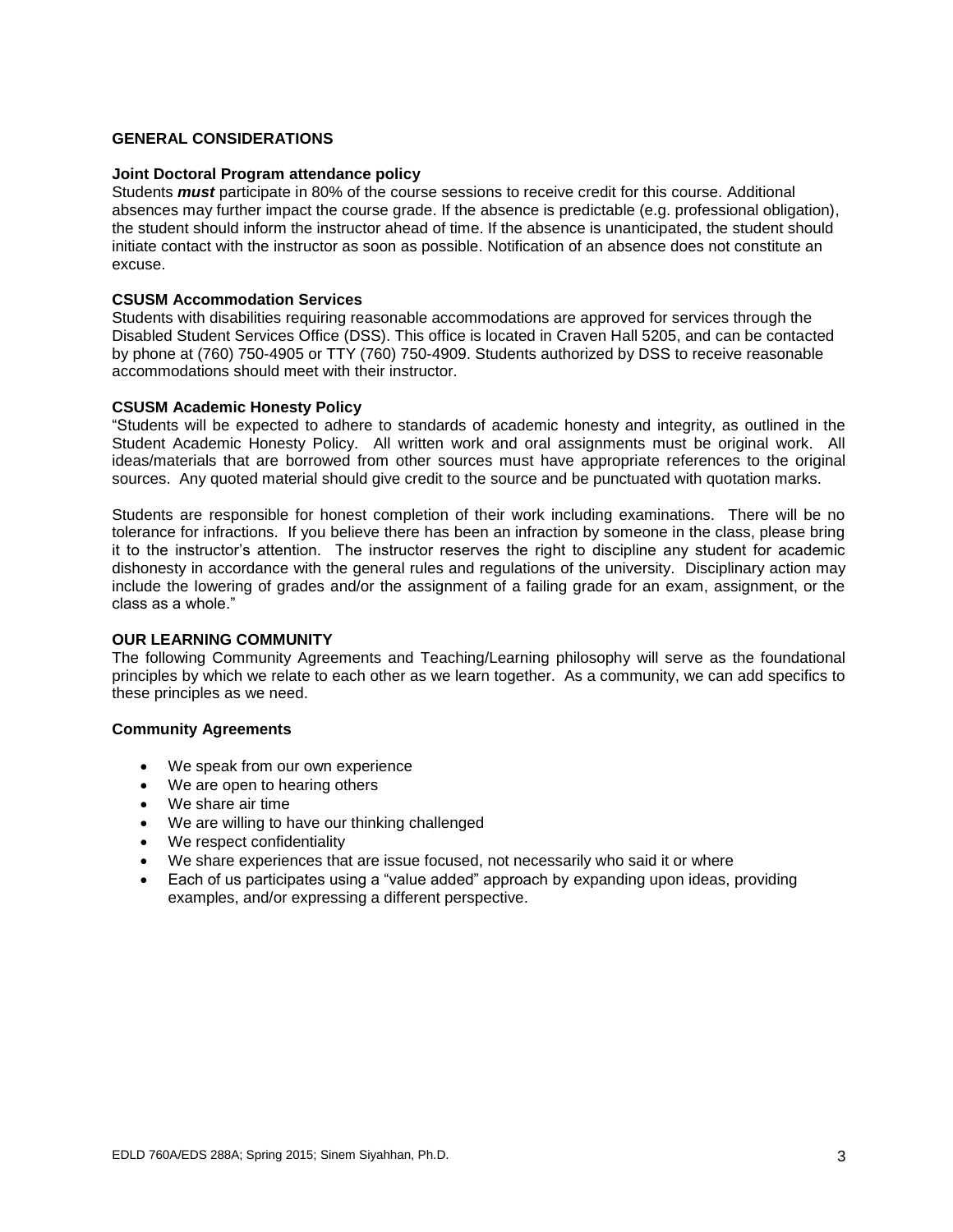### **GRADING STANDARDS Grading Scale:**

## **General Evaluation/Feedback Rubric**

| Does not meet standards (B)<br>or below)                                                                                                                                                                                                                                                                                                                                                                                      | <b>Approaching Standards</b><br>(A-/B+)                                                                                                                                                                                                                                                                                                                                                                                              | <b>Meets Standards (A)</b>                                                                                                                                                                                                                                                                                                                                                                                                                                                                                                                                                                                                                                                                 |
|-------------------------------------------------------------------------------------------------------------------------------------------------------------------------------------------------------------------------------------------------------------------------------------------------------------------------------------------------------------------------------------------------------------------------------|--------------------------------------------------------------------------------------------------------------------------------------------------------------------------------------------------------------------------------------------------------------------------------------------------------------------------------------------------------------------------------------------------------------------------------------|--------------------------------------------------------------------------------------------------------------------------------------------------------------------------------------------------------------------------------------------------------------------------------------------------------------------------------------------------------------------------------------------------------------------------------------------------------------------------------------------------------------------------------------------------------------------------------------------------------------------------------------------------------------------------------------------|
| • Includes some of the<br>required elements as<br>delineated in the syllabus.<br>• Some components of the<br>assignment are included.<br>• Provides a few concrete<br>details of the information<br>required for the assignment.<br>• Includes personal<br>viewpoints.<br>• Organization hard to follow.<br>• Many mechanical errors,<br>including APA format.<br>• Hard to read.<br>• Little sentence/vocabulary<br>variety. | • Includes required elements<br>as delineated in the syllabus.<br>• All components of the<br>assignment are included.<br>• Provides concrete details of<br>the information required for the<br>assignment.<br>• Includes personal<br>viewpoints.<br>• Good organization.<br>• Has few, if any, mechanical<br>errors including APA format.<br>• Holds interest – is interesting<br>to read.<br>• Some sentence/vocabulary<br>variety. | • Includes required elements<br>as delineated in the syllabus.<br>• All components of the<br>assignment are included.<br>• Provides concrete details of<br>the information required for the<br>assignment and makes clear<br>connections to class<br>discussions, readings and<br>activities.<br>• Insightful commentary using<br>personal viewpoints supported<br>by current learning.<br>• Presents clear and logical<br>organization of thoughts.<br>• Has few, if any, mechanical<br>errors including APA format.<br>• Holds interest – is engaging<br>and thought-provoking to the<br>audience.<br>• Uses a sophisticated scholar<br>researcher vocabulary and<br>sentence structure. |

### **If you are unable to submit an assignment by the due date, it is your responsibility to contact the instructor before the due date.**

This rubric represents general guidelines we will use to evaluate your work. As a doctoral candidate it is critical that you communicate your ideas through multiple formats. The written word is a powerful demonstrator of your knowledge, skills, and disposition. Therefore, we hold high expectations of your performance, and we are committed to providing you with useful and meaningful feedback that will support your learning and continued development as an educational leader.

In general, we believe a doctoral student:

- Completes all assignments on time and demonstrates the ability to summarize, analyze, and/or reflect at sophisticated and complex levels.
- Varies sources of information for assignments, demonstrating high degree of effort in pursuing varied perspectives around important educational issues.
- Completes all the reading assignments and develops thoughtful and thorough responses.
- Produces work that reveals a strong commitment to self-discovery and learning.
- Produces work at a highly professional level in terms of both writing and content.
- Develops a high quality presentation, demonstrating significant learning around a contemporary issue.
- Presents confidently and intelligently, demonstrating effective teaching skills.
- Completes assignments in/out of class with a focus on learning and exploration, pushing him/herself to better understand the profession through quality work.
- Attends every class meeting and is fully engaged during class.

EDLD 760A/EDS 288A; Spring 2015; Sinem Siyahhan, Ph.D. 4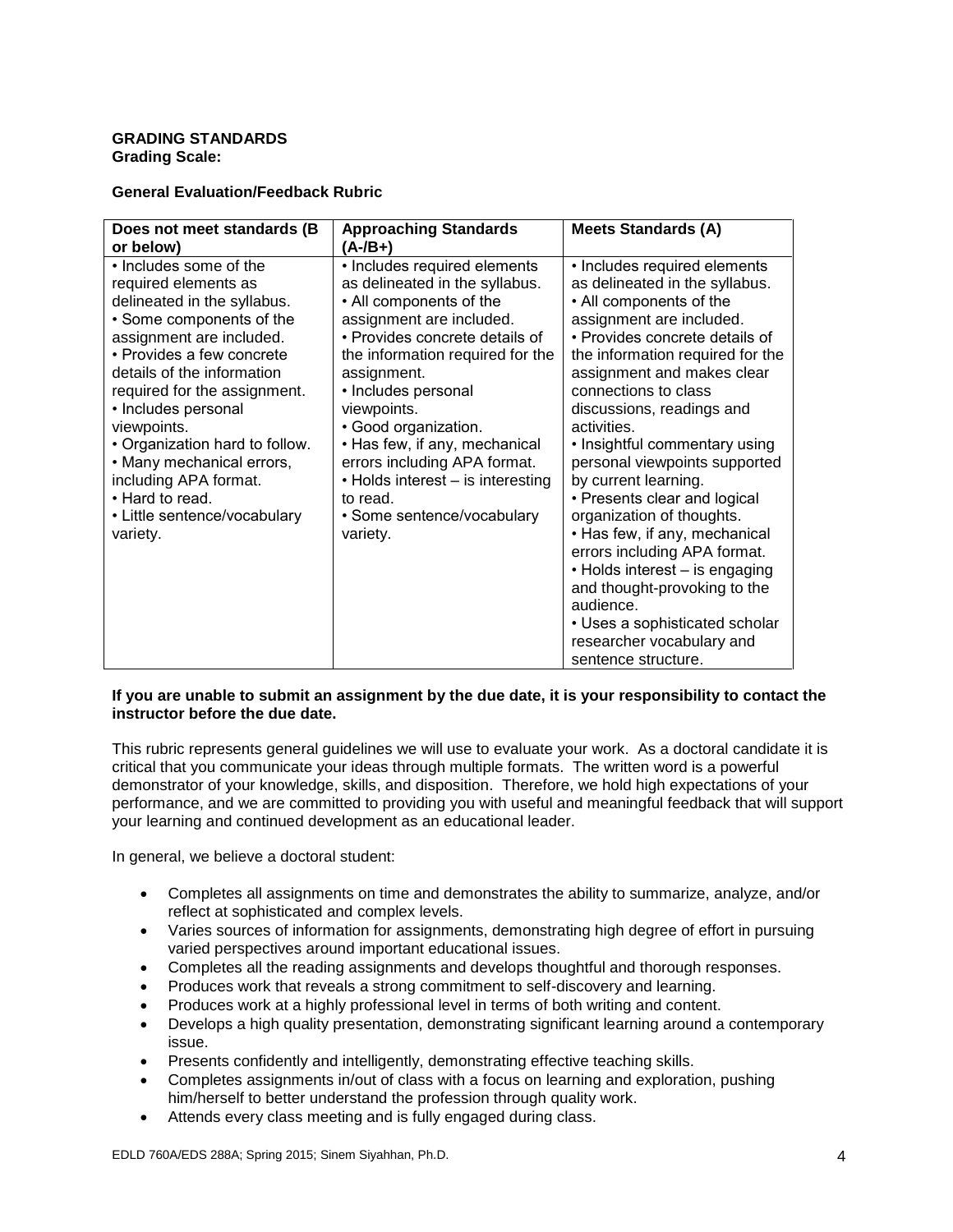- Pushes him/herself to new understandings by participating in discussions, sharing his/her opinions, and valuing others' perspectives.
- Contributes to the positive environment of the class by respecting all members.

## **COURSE TEXTS AND READINGS**

- Required: Additional articles self-identified.
- Required: Creswell, J. (2012). *Qualitative Inquiry and Research Design: Choosing Among Five Approaches*. Thousand Oaks, CA: SAGE Publications. ISBN: 9781412995306

## **COURSE REQUIREMENTS**

As adult learners it is assumed that you will read the texts and articles critically, develop questions and analyses, and complete written assignments that will facilitate your own learning and class discussions. It is assumed that all students will work to their highest level since mastering research skills will enable you to conduct and complete a high quality dissertation.

## *Participation (20%)*

Your attendance and active participation are essential to achieving the student learning outcomes for this course. Students are expected to come prepared to discuss the readings and to engage in challenging conversations that support the further development of one's academic voice.

### *Reflection Blog Posts—Due February 21, 25 & March 4 by 11:55PM (40%)*

You will find a qualitative research article on a topic of what you are thinking about studying for your dissertation. Read it and write a blog post that processes the article's major ideas and reflects on the systematic inquiry described within. Each reflection should contain the following elements:

- 1. APA citation of the article you studied
- 2. A summary of and overall impressions about what you read
- 3. Identification of sections or passages that resonated with you
- 4. Questions you have about aspects in the readings
- 5. Discussion about how the methodology shaped the inquiry process and findings

The articles are meant to be starting points for discussion in class so bring them as either hard copies or electronic files that will easily accessible to you. Your reflection should be at least 1000 words. You will receive an invitation from wordpress.com to join our class blog site:

[https://qualitativeresearchreflections.wordpress.com/.](https://qualitativeresearchreflections.wordpress.com/) Follow the link provided in the invitation. Make sure to create a username and a password to be able to write and publish a blog post. More information will be provided in class.

### *Synthesis Paper—Due March 18, 2014 by 11:55PM (40%)*

The final project for the class is writing a paper that synthesizes your understanding of the connection between research questions and methodology in terms of what you are thinking about studying for your dissertation. You may/should include your learning from Dr. Hofstetter's quantitative methods course as well. The focus of this paper will be a) your understanding of how a researcher determines the most effective methodology for answering any given research question(s) and b) how this learning connects to your own potential research topic. The paper should include the following elements:

- 1. A description of the topic you want to study; include a discussion of why this is a meaningful topic (problem statement) and a *brief* exploration of the existing literature around your specific topic (literature review).
- 2. Overarching research questions that clarify what you want to understand in terms of your topic of study
- 3. A discussion of what methodological approach or approaches might be best suited to explore your research questions; be sure to include the rationale behind your thinking
- 4. An executive summary that distills your expanded thinking in numbers 1-3 into one page (think "elevator speech")

Your synthesis paper should be at least 1500 words. You will create your synthesis paper in a Google Document, and will share it with me at [ssiyahhan@gmail.com.](mailto:ssiyahhan@gmail.com) More information will be provided in class.